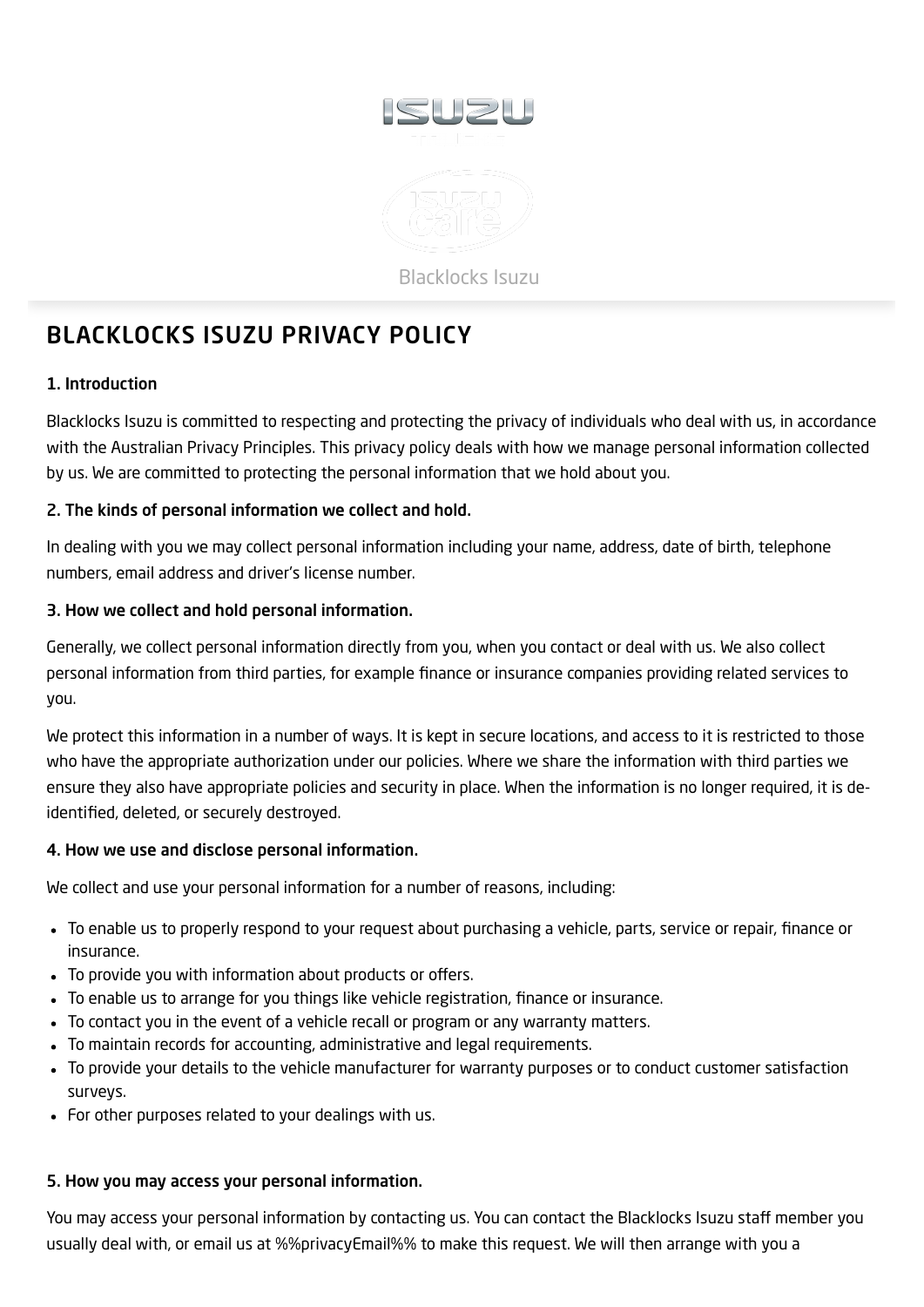%%privacyEmail%% and advise us of the correct information, and we will amend our records.

#### 6. How you may make a privacy complaint.

If you have a complaint about the way we hold or use your personal information, please contact us at %%privacyEmail%%, stating your concern, and how you would like your complaint resolved. We will investigate your complaint and respond to you with our findings and our proposed action, within 30 days. In the event you are dissatisfied with the outcome of the complaint of the investigation, you may refer your complaint to the Office of the Australian Information Commissioner.

#### 7. Transfer of personal information overseas.

Blacklocks Isuzu may disclose personal information (including credit information) to overseas recipients in order to provide their products and/ or services and for administrative or other management purposes.

Our business is affiliated with other businesses located overseas, such as vehicle manufacturers and original equipment manufacturers. In the course of doing business with you, we are likely to disclose some of your personal information to overseas recipients. However, we will only do so where:

- it is necessary to complete the transaction you have entered into; and
- you have provided consent; or
- we believe on reasonable grounds that the overseas recipient is required to deal with your personal information by enforceable laws which are similar to the requirements under the APPs; or
- it is otherwise permitted by law.

While it is not practicable to list every country in which such recipients may be located, recipients of such disclosures is likely to include countries where the parent company of our franchises exist, such as Japan and Germany.

#### 8. Changes to our policy

This Privacy Policy was updated in March 2014. We may update it from time to time at our discretion.

Our Contact details are:

Blacklocks Isuzu Address: 190 Melbourne Road, Wodonga, VIC 3691 Phone: (02) 6057 8777

#### 9. Links to Other Sites

This site contains links to other Websites. We are not responsible for the Privacy Policies of other sites.

[Back](#page-0-0) To Top

| <b>TRUCK RANGE</b> | <b>BUYING</b>             |
|--------------------|---------------------------|
| N Series           | New Trucks                |
| F Series           | Used Trucks               |
| <b>FX Series</b>   | Finance                   |
| <b>FY Series</b>   | <b>Finance Calculator</b> |